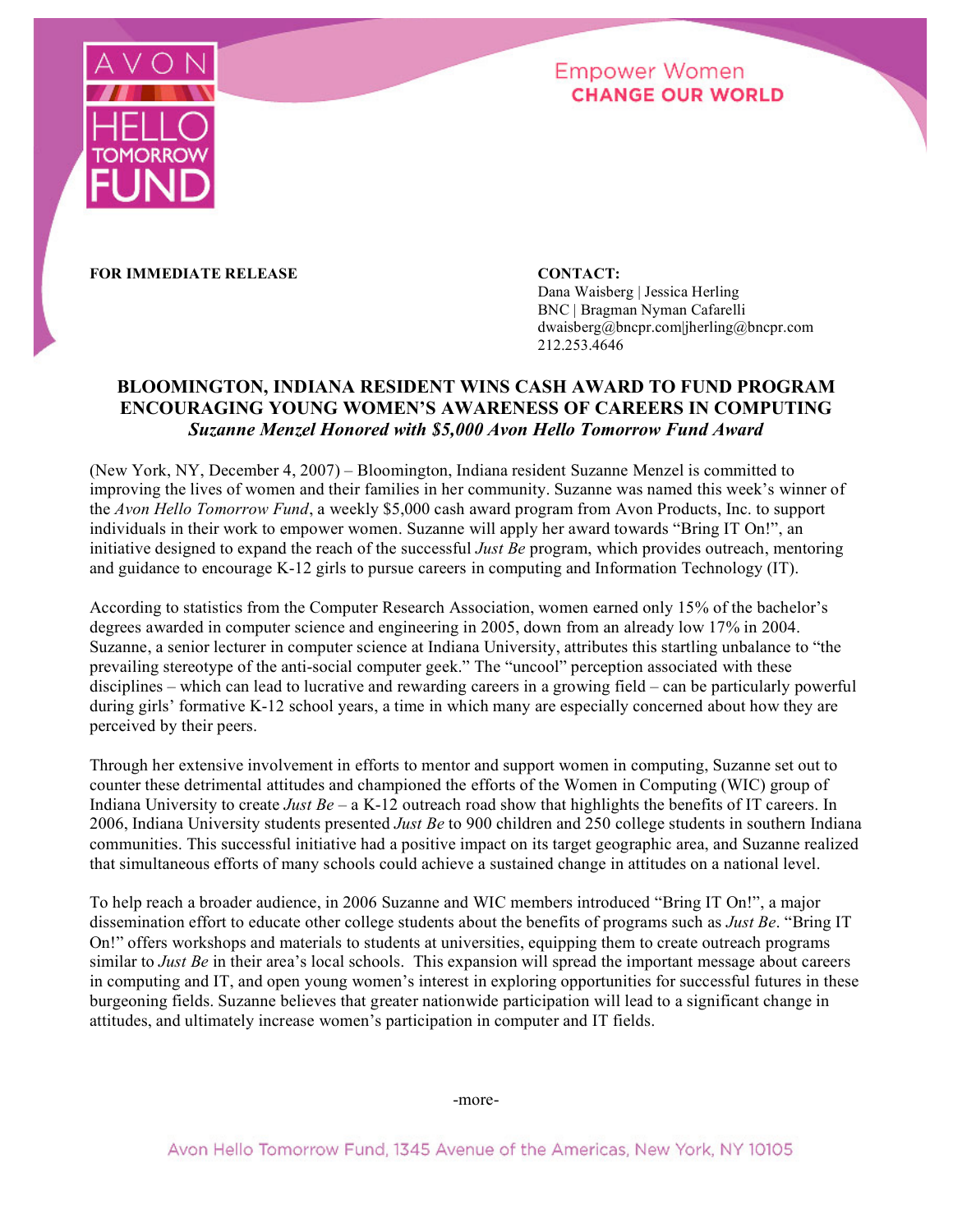## *Suzanne Menzel, Avon Hello Tomorrow Fund award winner, page 2 of 3*

Critical to achieving the maximum effectiveness of the program and propelling its future success is communication among schools, including sharing challenges and successes to strengthen the program. With her *Avon Hello Tomorrow Fund* award, Suzanne will implement a summit meeting for the 2007 Bring IT On! participants, thereby enabling them to learn from one another's progress and challenges to build stronger and even more successful future programs. The award money will be used towards subsidizing the costs of travel, meals, supplies, facility rental, and work-study programming. Thanks to the *Avon Hello Tomorrow Fund* and the programming of Bring IT On! and *Just Be*, Suzanne will be able to help educate more young women and dispel the negative myths surrounding computing, allowing them to consider an important career option.

Suzanne's winning application to the *Avon Hello Tomorrow Fund* fell under the category of "Community Service," one of three areas the Fund supports. Her proposal met the criteria to clearly present unique and achievable objectives to empower women or girls and ultimately improve society. It was selected from a pool of strong contenders by an expert panel of judges, including Suze Orman, America's most recognized expert on personal finance. "This strategy of expanding a program through training "trainers" seems timely," noted UNIFEM Public Affairs Specialist Joan Libby-Hawk – the most recent appointee to the Fund's judging panel – of Suzanne's application.

#### **About the** *Avon Hello Tomorrow Fund*

The *Avon Hello Tomorrow Fund* will announce and award \$5,000 each week for a year through April 2008 to a deserving U.S. individual who has submitted a compelling application to help realize a program, project or idea to empower women in one of three areas: business development, community service, or awareness and outreach. Suzanne is one of thirteen weekly winners to be selected from more than 1200 applicants from across the U.S. who applied for an *Avon Hello Tomorrow Fund* in the third of four quarterly application cycles. Local *Hello Tomorrow Fund* programs have also been created by Avon in 18 other countries worldwide.

"The *Hello Tomorrow Fund* is the latest realization of Avon's profound commitment to empowering women around the world," said Andrea Jung, Chairman and CEO of Avon Products, Inc., which created the *Fund*. "Given the resources, women can impact their lives, families and communities in meaningful ways. Women can change our world. It is in this spirit that we have created the *Hello Tomorrow Fund,* and I am especially gratified that the *Hello Tomorrow Fund* is also launching in various forms in countries around the globe. Avon understands women, and we also understand the power of the individual to effect significant change."

Women and men are eligible to apply for the US Avon *Hello Tomorrow Fund*, and deserving individual are selected from the pool of applicants by an expert panel of judges. Winning programs must present unique and achievable initiatives to empower women or girls and ultimately improve society in one of three areas:

- **Business Development:** A for-profit business that directly empowers women through its mission, product or service, or through the means of doing business.
- **Community Service:** A non-profit project or program that helps women of any age realize their full potential or overcome obstacles.
- **Awareness & Outreach:** Educate others about an issue that affects women to inspire and empower other women and have a positive impact on the issue.

*Hello Tomorrow Fund* applications will be accepted through December 19, 2007 and winners will be announced each week through April 2008. Application submission and selection of winners are organized in a quarterly cycle. One winner will be publicly announced every Tuesday, and winners' profiles will be featured on the website to further share their inspiring ideas. To further support women's empowerment, the website also offers links to resources and organizations in the areas of the awards – business development, community service and awareness and outreach – as well as general women's issue. This service provides information to all persons interested in these issues regardless of participation in the *Avon Hello Tomorrow Fund*.